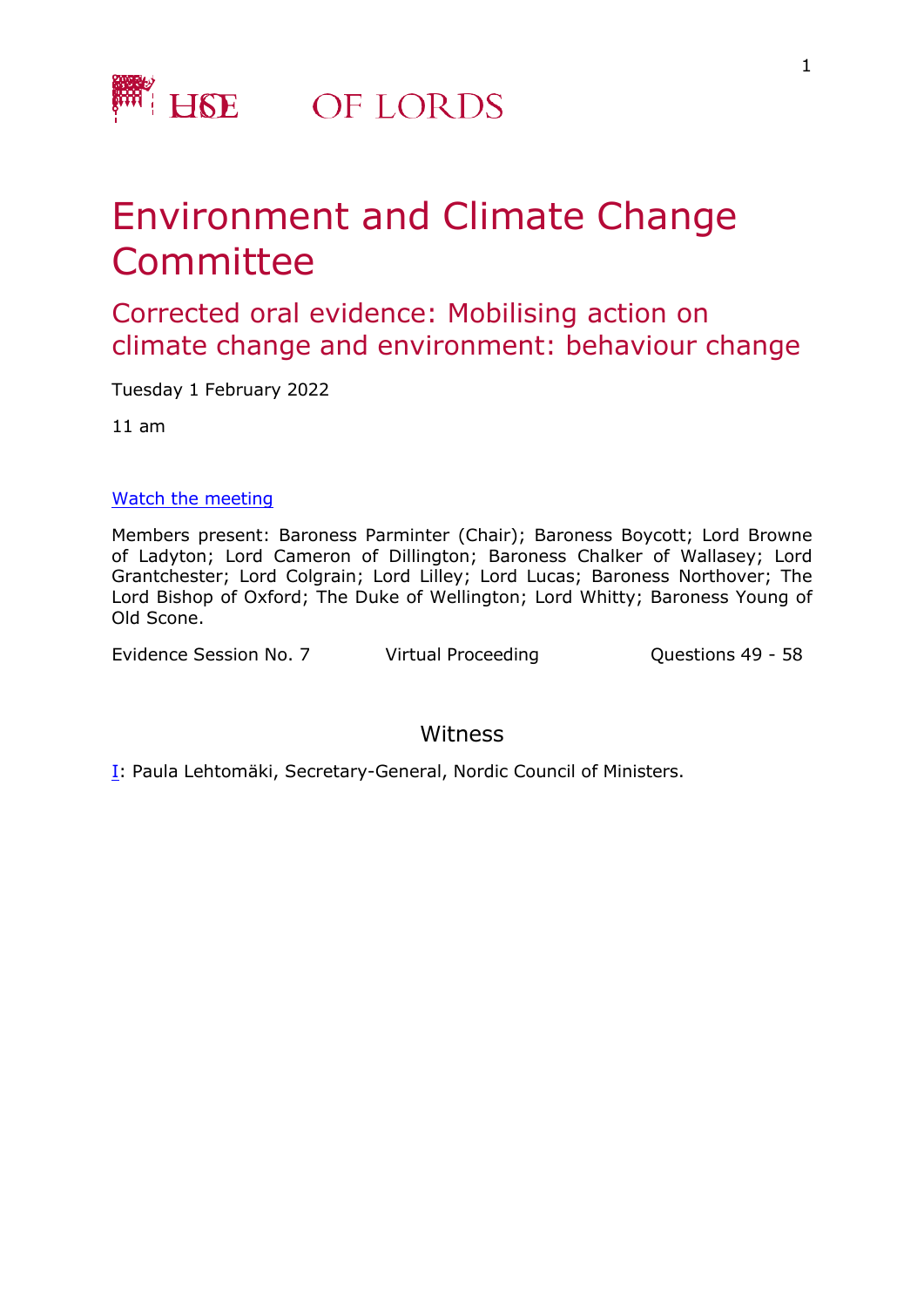<span id="page-1-0"></span>Paula Lehtomäki.

Q49 **The Chair:** Good morning. We now start the second of our panels this morning, with examples from areas other than the UK on behaviour change for climate and the environment. We are extremely pleased to be able to welcome the secretary-general of the Nordic Council of Ministers, Paula Lehtomäki. We really welcome you here today. Thank you so much for agreeing to speak to us. We have a number of questions that we would like to put to you, but I know that you would like to make some opening remarks, so please go ahead.

*Paula Lehtomäki:* Thank you, Chair and your Lordships. I would like to thank you all for the invitation and the opportunity to give evidence to this committee on such an important matter. Climate change is, without a doubt, one of the biggest challenges we face, so we really need to work together on this issue.

Today, as is known, I stand before you as secretary-general of the Nordic Council of Ministers. It is the official body of co-operation between Governments of the Nordic countries, including Denmark, Sweden, Norway, Finland and Iceland. In addition, the co-operation includes the autonomous territories of the Faroe Islands, Greenland and the Åland Islands. As individual countries, the Nordics are frontrunners from an international perspective when it comes to tackling climate change. It is our vision to be the most sustainable region in the world by 2030.

The Nordics have very ambitious climate goals and top positions in many sustainability rankings, but challenges also remain. I would like to raise, in particular, consumption-based greenhouse gas issues. A significant share of rich countries' consumption-based emissions is embodied in imported products. If we look at these emissions, the need for behavioural change becomes evident.

It is my perception that, in this change, we need to look at two levels at least, a systemic level and an individual level. In addition to these two levels, I would like to raise a third element, namely the concept of just transition. In Nordic welfare states, it is a high political priority that green transition is not to be only green; it also needs to be just.

How do we make the changes on the systemic level that can benefit our climate and biodiversity? I am not sure whether anybody has succeeded yet, but we have seen great potential for positive interaction between climate and the economy. Climate friendly is and needs to be good business as well. The role of business is not just important; it is essential.

In order to create and host a favourable business environment, dialogue and involvement have proved to be good mechanisms. In Nordic countries, business society is actively involved in designing road maps towards carbon neutrality, at both national and Nordic levels. Different kinds of climate partnerships, where civil society is also involved, ensure platforms for close and continuous co-operation between stakeholders.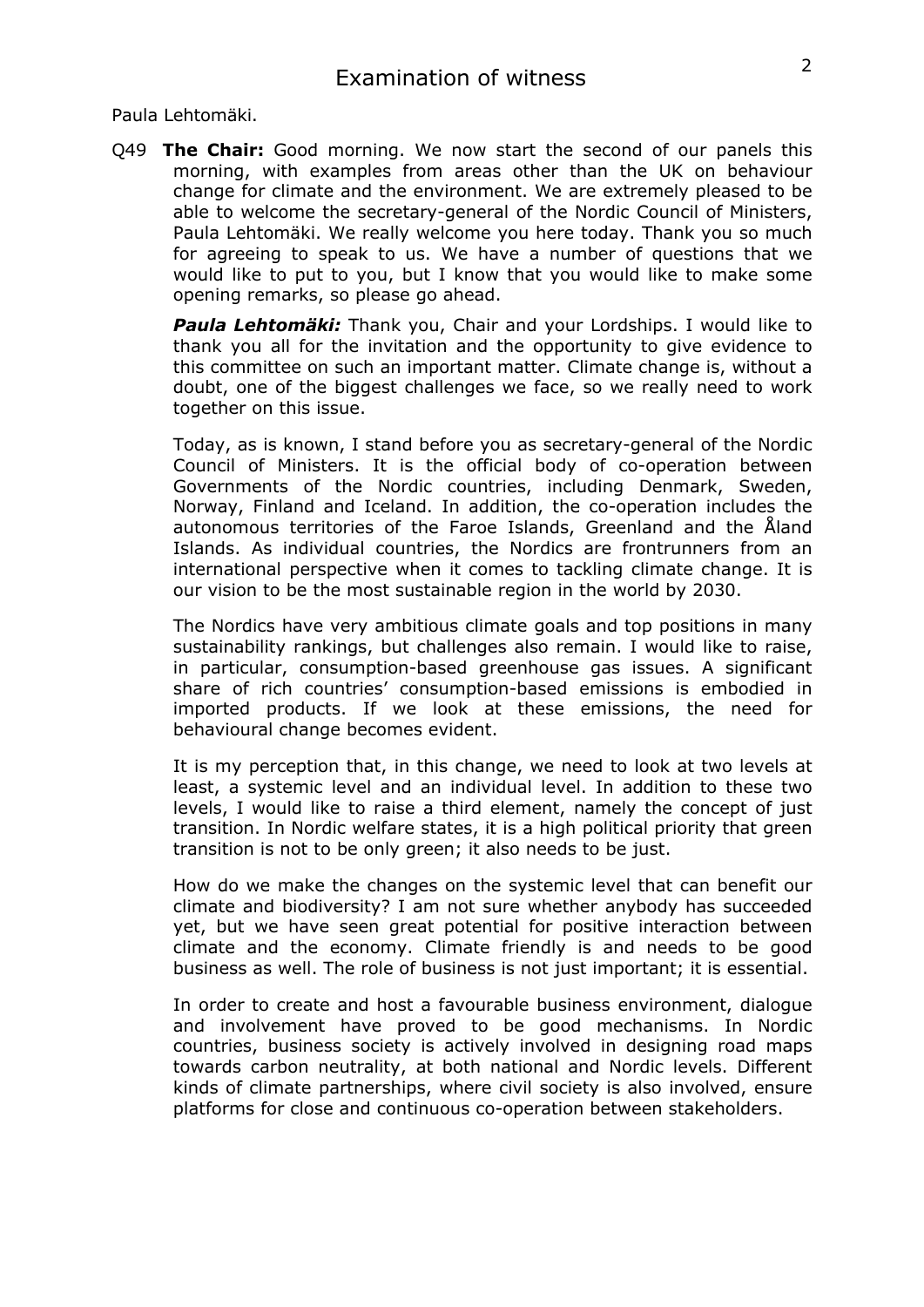Involvement is, in many ways, a key element in designing climate policies in the Nordics. Green transition is a question of thorough economic and social transformation. It is assessed to be vital that negative consequences for citizens are limited, that all have possibilities to seize the opportunities and that no one is left behind. This is what we call just transition.

This social safety is considered to be essential in strengthening the acceptance of different policies on the individual level. Behind every system and organisation there are individuals. We need change on individual and household levels, but they cannot bear the burden and drive the change if we do not succeed on the systemic level as well. We need individuals on board and we need them to make the right choices, particularly within mobility, food and housing.

Economic policies and legal frameworks are often difficult decisions, but still decisions that can be taken overnight. Social norms are more difficult to change and take more time, but are an essential part of the necessary change. The third key is personal awareness and effective consumer choices. In this area, we have good examples and concrete tools, such as the lifestyle test to measure your personal  $CO<sub>2</sub>$  emissions in Finland, or the Nordic Swan Ecolabel, which has, since 1989, labelled environmentally good products and helped consumers make better choices.

Behavioural change is key to the green transition and it starts and ends with the individual. The overall awareness of the necessity of climate actions is today at a completely different level than at the time I had the pleasure to serve as the Environment Minister of Finland, from 2007 to 2011. The challenge now is that we need much more and we need it more quickly. Conveying this message, we need to be honest but encouraging. I am looking forward to discussing this topic here today and now leave the floor to the right honourable Baroness Parminter.

**The Chair:** We are very keen to learn from examples of successful initiatives. You mentioned one or two just then, including the Nordic eco label. Perhaps you could say a bit more about what you feel have been the most successful initiatives. As a supplementary to that, what do you see as the role of government in this sphere, because it is a contested issue?

*Paula Lehtomäki:* For the first, the successful examples can be divided into hard ones and soft ones. The hard ones are different kinds of economic incentives, or taxes for that matter. We can see in different Nordic countries that different kinds of  $CO<sub>2</sub>$  taxation or economic incentive have led to good results.

As I mentioned in my opening remarks, it is very important that the general awareness is strengthened and that, at the consumer level, making sustainable choices is easy. There, different kinds of labelling or even educational investment can be of help. Those are the things that I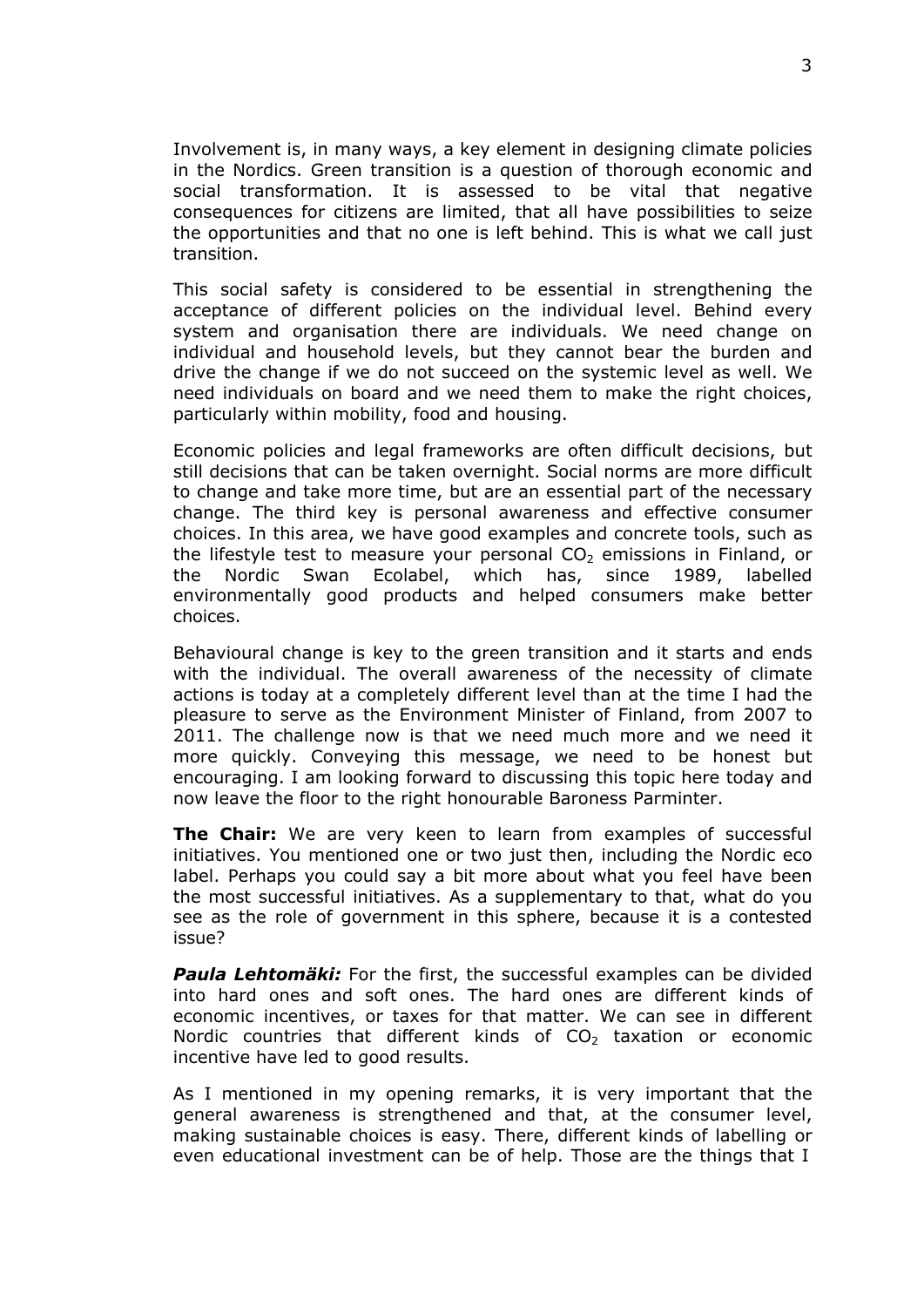would like to raise in the beginning. I look forward to returning to these issues.

**The Chair:** Can I press you on the second point I raised, about the role of Governments in implementing and helping consumers and businesses deliver the behavioural change that we need?

*Paula Lehtomäki:* I see the role of Governments as essential. The Governments are the only bodies capable of seeking systemic change. They have the legislative power. They also have the economic power to set the framework for different organisations and individuals to act.

It is very important, as I mentioned in my opening remarks, that we pay a little more attention to these consumption-based emissions. We can see in some cases that the difference between production-based emissions and consumption-based emissions, where you take into account trade, exports and imports, can be rather big. Here, again, Governments are coming into the picture. The biggest emission sources that households or individuals have are transportation, food and then housing—how we live, how we heat our apartments, et cetera.

If the government-level or regional solutions lock us into non-sustainable options, it is impossible for individuals to make sustainable choices. If the heating is based on coal production, it is very difficult on the household level to make a more sustainable choice. There, the Government's role in setting the framework and making it possible and attractive for organisations and individuals to change their own behaviour is essential.

Q50 **Baroness Boycott:** Good morning. It is very nice to meet you on Zoom. I wanted to pick up on something that was in the notes we were sent, which was that you had employed a storyteller to help people work imaginatively around the future. I wondered if you could say a few words about that.

*Paula Lehtomäki:* I am very sorry; I am not quite sure I understood that.

**Baroness Boycott:** In the reference notes we were sent, it said that you had employed a storyteller to help people with imagination on climate change.

**The Chair:** I think it is the Swedish cities that have employed a storyteller.

*Paula Lehtomäki:* Yes, I agree; maybe it is somebody else, but it is a good idea. Maybe I should employ a storyteller in our secretariat.

**The Chair:** We will find out information about this by another route.

Q51 **The Lord Bishop of Oxford:** Thank you, Secretary-General. Good morning. Can you tell us what you see as the key considerations in developing policy to enable that behaviour change for climate and environmental goals? Focusing in particular on the individual and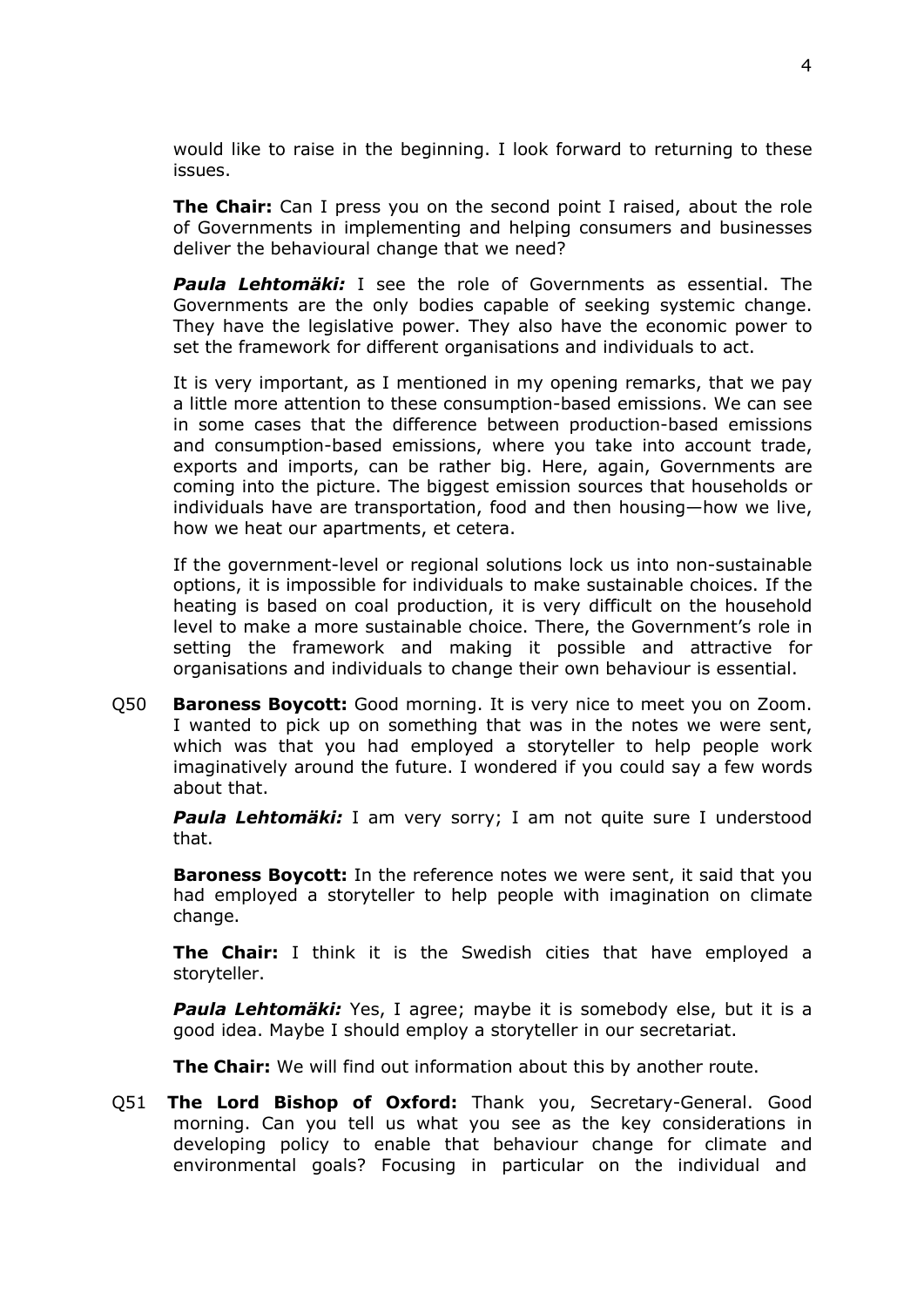household, you talked about food, transport and household consumption. How are you joining up thinking on that?

*Paula Lehtomäki:* Here, I would like to refer to what I mentioned briefly in my opening remarks. A very key element in this green transition in the Nordic countries, and a very high political priority, is keeping the green transition a just transition as well. I could call that a key consideration.

It is assessed as very important in these societies that we prevent individuals' fear of this change, and safeguard and take care of everybody, such that some of the population do not feel like outsiders in this transformation. So that people are willing to contribute and be involved in this change, it is rather important that they can see that there are also possibilities for them.

As has become very clear in the recent climate discussions, it is quite easy to start a discussion on these issues as if it is already too late or the job is definitely not doable. Therefore, it is important also that we keep in mind that we still can have an effect and individual choices also play a role. Every tonne counts. That is a very important message to ordinary citizens, because sometimes it is easy to forget that even my own actions count.

**The Lord Bishop of Oxford:** Is there a uniform view of climate and the need to address this across the countries you are dealing with? In many ways, I think, in the UK we are a more divided and polarised society, so gaining that ownership is more challenging here. Are you encountering a similar phenomenon?

*Paula Lehtomäki:* Here we have to bear in mind the specifics of the Nordic societies, which are characterised by relatively high educational levels, the so-called Nordic welfare model and, one might say, a tradition and culture where paying high taxes, for example, is quite accepted. There is broad acceptance behind these actions. In different polls, people have been asked whether they are ready to pay higher taxes because of the climate and the acceptance is pretty high. These trends contribute to our common work and may make it a bit easier to go forward with the feeling that everybody is kept on board.

Q52 **Baroness Young of Old Scone:** Good morning. From the background in your work in Finland, but also looking across the Nordic countries, has anybody cracked the problem of co-ordination across government departments and competing interests across government? Are there some mechanisms that appear to work better than others—committees, processes, organisations, whatever?

*Paula Lehtomäki:* Absolutely, this problem is very familiar. Today, as in earlier years, in many Nordic countries the issue is solved, or at least people are trying to solve it, by exactly those kinds of working groups or sectoral processes within governments. Strategic papers, such as a carbon neutrality strategy or White Paper, are prepared through very broad co-operation within Governments. In that sense, there is an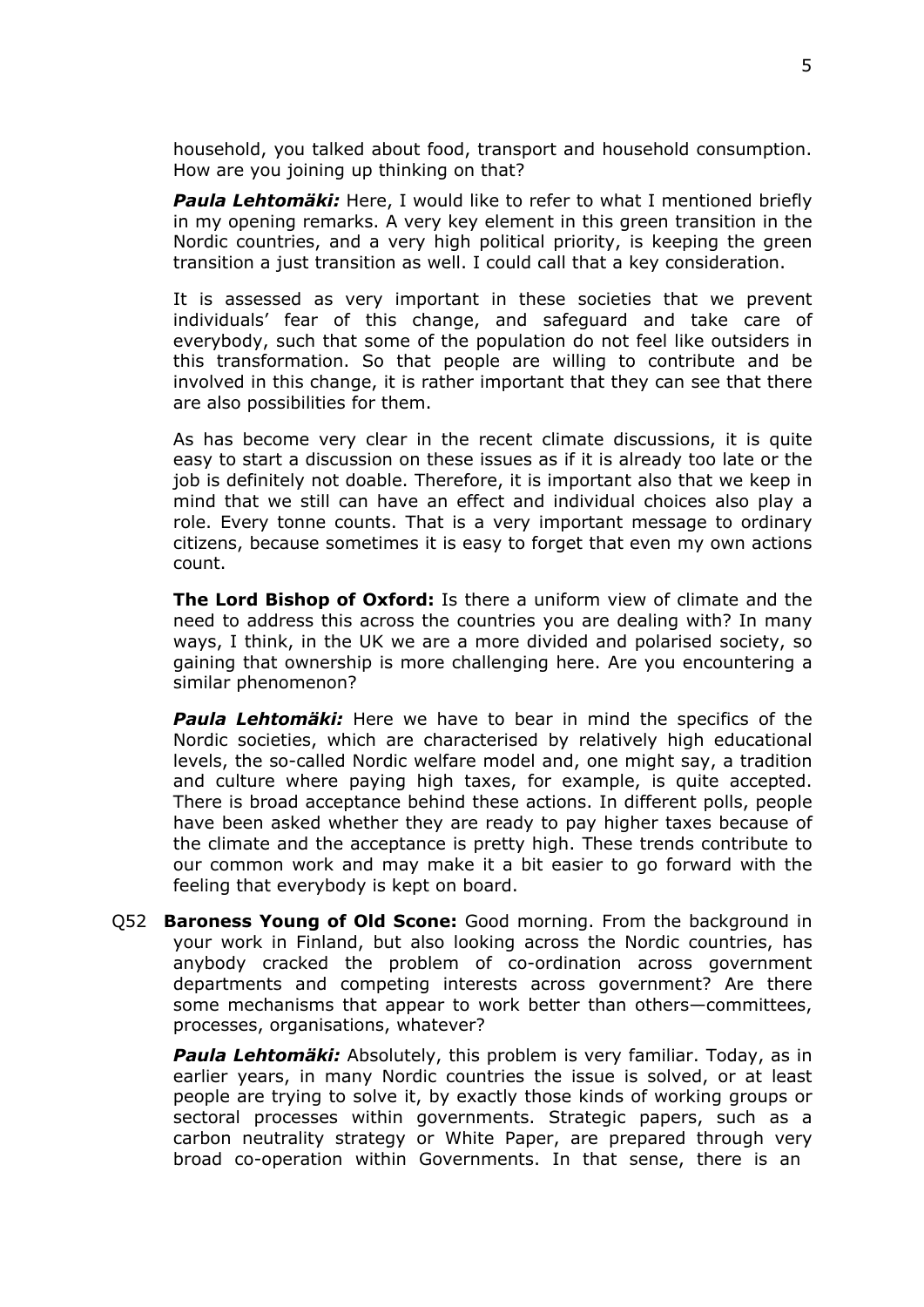attempt to solve the questions or problems that might arise, because different sectors are looking at the questions in different ways.

At the Nordic level, we work on the basis of different ministerial councils, so that Finance Ministers have their own council, as do Environment Ministers. We are mostly taking care of the co-operation and this crosssectoral view here on the secretariat, but definitely one of our challenges, if not headaches, is to improve cross-sectoral co-operation and coordination, even in our organisation.

**Baroness Young of Old Scone:** Allegedly, in this country, we have a ministerial committee that meets to co-ordinate our work on climate change and the environment. Are there examples from either Finland or the Nordic countries of similar institutions, and has anybody made them work yet?

*Paula Lehtomäki:* Within the Governments, the structure is pretty much the same in that sense. There are these ministerial groups that are coordinating policies. What is also a very important part of the Nordic climate policies is much broader involvement of businesses, NGOs, civil society and rights activists. For example, in Finland, the Prime Minister is leading a broad sustainable development committee, where NGOs, business representatives and trade unions are represented. This slightly broader group is discussing regularly and contributing to the sustainability policies in the country.

Also, here in Denmark, when the Government started a couple of years ago to prepare the national sector-specific road maps towards carbon neutrality or the goal of reducing  $CO<sub>2</sub>$  emissions by 70% by 2030, they collected business representatives, sector-specific groups, to make these road maps and even binding agreements for the sectors on the actions and road maps. In that sense, involvement, not only in government structures but in society in the broader sense, is very active and a very key part. That is considered to be a very important element in designing policies.

Q53 **Lord Whitty:** Despite the way you have described Nordic society, structures and institutions as being quite favourable towards adopting pro-climate change policies, you must have encountered some challenges and opposition, through vested interests or people being attached to the old ways of doing things, to their cars or whatever. How do you deal with those challenges and what do you learn from them? As a second part of my question, what are the metrics by which you judge success or failure of the policies in the various Nordic countries?

*Paula Lehtomäki:* The dialogue itself does not solve the problems, but it is also natural that, in a bigger group of representatives, there are very different views on policy issues. In democratic systems such as ours, it is, at the end of the day, the Government who decide what we do, which tools we start to utilise and which way to go.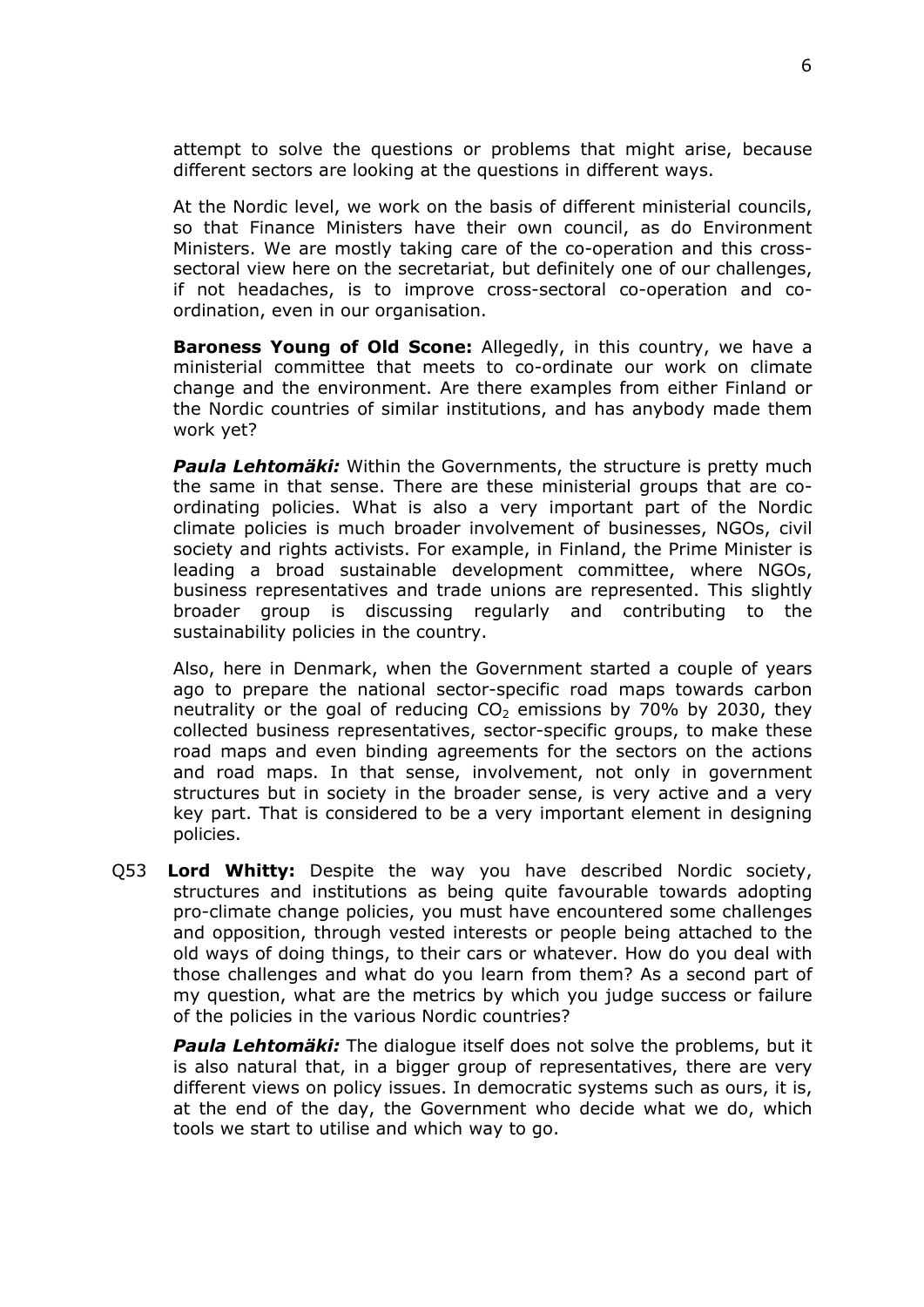Involvement and dialogue are considered to be essential tools, even in situations where the end result does not satisfy all the stakeholders, because after that they have the feeling anyhow that they have been heard. In governmental circles, or within the Government, it is often recognised that very important information, very important points of view and, one could even say, very important wisdom can be collected by a broader dialogue.

As for individual decisions or tools, for example different taxational solutions, Governments follow up on which way the results have been achieved and whether the targets set have been achieved. In the big picture,  $CO<sub>2</sub>$  emissions, and our capability to reach  $CO<sub>2</sub>$  neutrality and go beyond it, are the most relevant way of measuring success.

That is why I talked in my opening remarks about these consumption-based emissions, which we do not talk about as much as the territorial production-based emissions in our countries. As for the Nordic countries, today it is only Sweden that regularly publishes these statistics, taking into account the impact that consumption in our countries has on other countries, which produce products that are then imported to our countries.

Therefore, what we measure is important. We tend to get what we measure and, if we measure only territorial emissions in our countries, we then cut them down, but we have to take the bigger picture into account as well.

**Lord Whitty:** Are your consumers convinced by that?

*Paula Lehtomäki:* That is a very good question. I would think that a big majority of Nordic inhabitants are aware of the fact that a higher living standard often causes a big amount of  $CO<sub>2</sub>$  emissions. It is completely another question whether it is acceptable for different kinds of consumption taxation, for example, to be raised. Cutting  $CO<sub>2</sub>$  emissions is a great challenge, so it is important that we are capable of looking the problem in the eye, and very openly and honestly seeing where the possibilities are and where we need to act.

Q54 **Lord Lilley:** Thank you very much for your evidence. I wonder whether you have any quantitative information that you may be able to send us about the impact policies have had on emissions and particularly on the contribution that voluntary behaviour change has made, as against the impact of tax, regulations and subsidies. We are trying in particular to look in this project at the impact of behaviour change. It would be nice to know whether, in any of the countries, not necessarily over all of them, you have any figures as to what actual impact it has had quantitatively.

*Paula Lehtomäki:* I could name the Commitment 2050 platform or the webpage that the Sitra fund has in Finland, where there is an opportunity for an individual or a household to take a test and in that way calculate the amount of  $CO<sub>2</sub>$  emissions their lifestyle produces. They then have the opportunity on the same webpage to make a public commitment, which is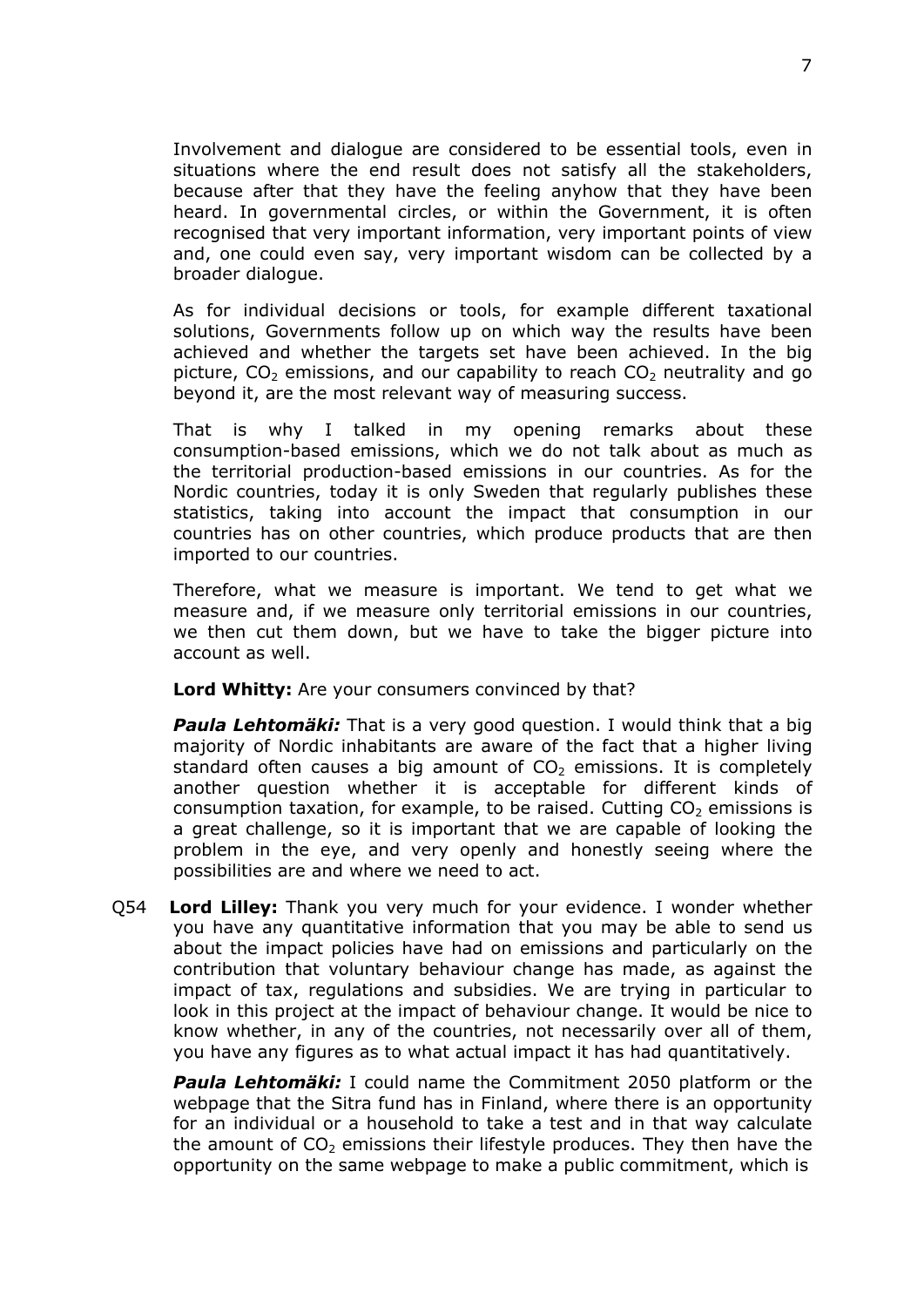called Commitment 2050, to reduce personal or household emissions. The webpage also gives some tools or suggestions as to the way in which that can be done.

So far, over a million people have taken this test. This kind of concrete tool could provide information on the possible impact. At least the sum of all the commitments made so far can be definitely found.

**Lord Lilley:** Thank you. That would be very helpful.

**The Chair:** We will follow up with the office of the secretary-general after the session.

Q55 **Lord Lucas:** Secretary-General, I would be really interested to hear your thoughts on how the countries in the Nordic region are working with local government, businesses and the third sector on enabling behaviour change for climate and the environment. To choose a couple of Nordic-related examples, we have in this country difficulty in persuading people to take up more vegetable-based diets because, for instance, the price of Oatly oat milk is 50% greater than that of cow's milk. When you are getting people to choose consumer durables such as washing machines, it is not noticeable that Electrolux advertises how long its machines last or how easy and cheap it is to repair them as selling points. How does one move industry on these matters when it is not immediately obvious that it is to its advantage to move, but where the implications for energy use and climate change are considerable?

*Paula Lehtomäki:* As you referred to different diets and the food that we are eating individually or in the household, there are at least two examples here in Denmark. It is a long tradition that the Government publish every now and then the official dietary guidelines. These used to be helpful guidelines for having a healthy diet, but lately they have also included climate-healthy diet guidelines. These are easy guidelines to help individuals, if they are willing, to take care that their food consumption is climate friendly.

From another Nordic country, I know that in schools there is public lunch served every day. For example, in many towns or regions, it has been decided that there are non-meat days or to reduce the amount of meat in school lunches. This has quite a big importance, because there are tens of thousands of school kids having their lunch at school every day. Changing those guidelines can have a big impact.

A very important area for co-operation between the Government and the regional or local level is on land use questions. Where do we build, or do we build, motorways? Where do we build new houses? On an international level, it can be seen that land use is becoming an ever more important part of climate policies and climate considerations because, as you know, we do not have enough sustainable forestry or land use at the moment. Therefore, it is very important to plan land use in a good way.

Q56 **The Chair:** Could I ask a question about the Nordic ecolabelling you mentioned at the beginning, to get a sense of whether that is a voluntary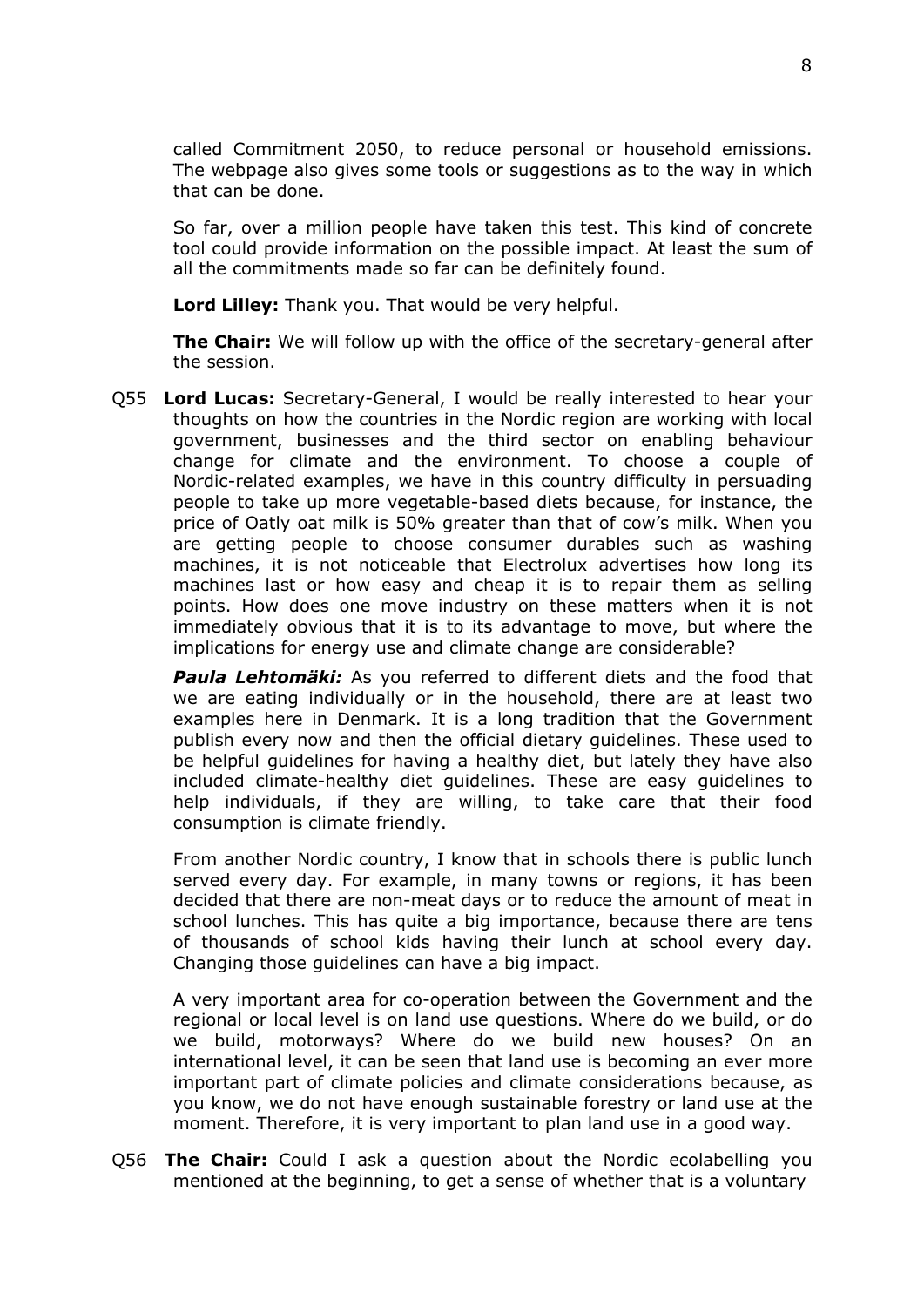scheme or whether there is some form of regulation by the Governments in that particularly important area?

*Paula Lehtomäki:* It was launched in 1989 and it is simply an ecolabel, a logo, which is then placed on the product, based on very broad and thorough criteria on which kind of chemicals are used et cetera. Then, if a product gets the label, it gets the green swan on it and it is a very important and good marketing asset where you have this ecolabel. As mentioned, it already has quite a long history behind it. Swan Ecolabel is one of the most well-known trademarks among consumers in the Nordics. A broad range of products wish to have it because, if you sell products that do not have the label, it might not be so beneficial as against a competitor with the label.

At the moment, work is going on to broaden the swan's scope to  $CO<sub>2</sub>$ emissions. That is to say that we hope, in the future, the Swan Ecolabel can label much more on the basis of climate friendliness, not only overall environmental friendliness, such as for chemicals or poisonous substances.

Q57 **Lord Browne of Ladyton:** Secretary-General, on this issue of ecolabelling, which authority decides whether any business can deploy this label, in a regional co-operation in which some members are full members of the European Union and others are not? Is this a club that other countries could join?

*Paula Lehtomäki:* If you are referring to the Nordic Council of Ministers, there have been no other countries wishing to apply, at least not lately. It consists of the Nordic countries and the three autonomous areas of the Faroe Islands, Greenland and the Åland Islands.

Swan Ecolabel is an older ecolabel than many of the Nordic countries' EU membership, for example Finland's or Sweden's, so in that way there is a long tradition of Nordic co-operation. The ministerial council had its 50th birthday last year and, this year, the parliamentary co-operation within the Nordics has its 70th birthday.

Swan Ecolabel has its own organisation and criteria by which it is investigating all the products that wish to have the label. It is very important for the ecolabel that it can keep its credibility, but it is not directly directed by the Governments. It is a separate organisation.

**Lord Browne of Ladyton:** This Nordic Council profile for sustainability is a very deliberate step, and the Prime Ministers in 2019 came together and declared that this was a collective ambition. You yourself talk about Nordic policy. Is it beneficial to your countries' ambitions that the public understand that your countries are co-operating together and that your individual citizens are not in this alone, but that everybody in the neighbourhood is following basically the same rules?

*Paula Lehtomäki:* We have at least very broad support from Nordic citizens. Last year, we conducted a survey among Nordic citizens. If I remember correctly, almost 90% of the more than 3,000 people who